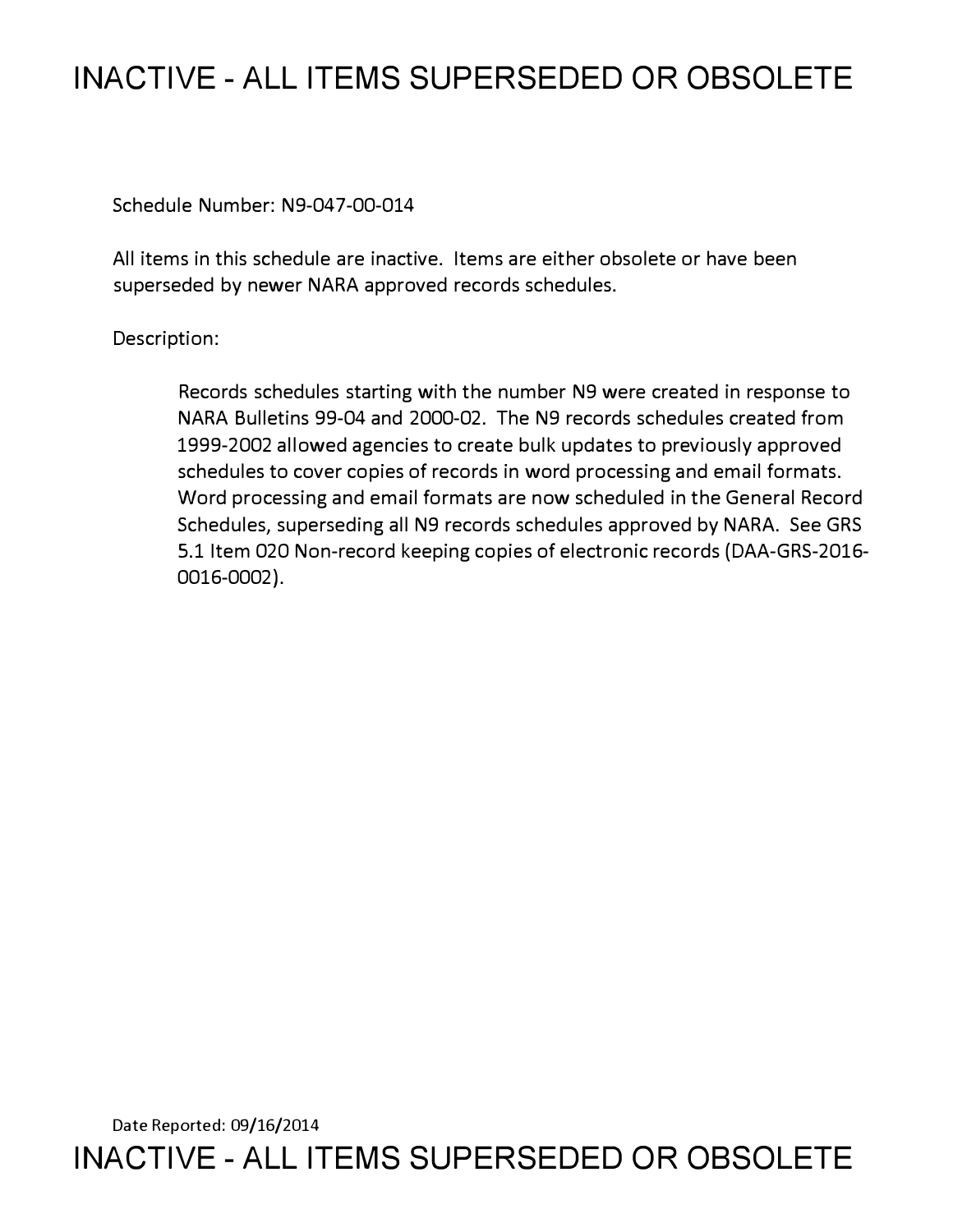| <b>REQUEST FOR RECORDS DISPOSITION AUTHORITY</b>                                                  |                                                                                                                                                                                                                          |                                                                  | <b>JOB NUMBER</b><br>NG-47-00-14                                                                                                                                                                                                |                                               |                                           |
|---------------------------------------------------------------------------------------------------|--------------------------------------------------------------------------------------------------------------------------------------------------------------------------------------------------------------------------|------------------------------------------------------------------|---------------------------------------------------------------------------------------------------------------------------------------------------------------------------------------------------------------------------------|-----------------------------------------------|-------------------------------------------|
| NATIONAL ARCHIVES & RECORDS ADMINISTRATION<br>To<br>8601 ADELPHI ROAD COLLEGE PARK, MD 20740-6001 |                                                                                                                                                                                                                          |                                                                  | Date received<br>JAN 1 0 2000 $\frac{1}{2}$                                                                                                                                                                                     |                                               |                                           |
|                                                                                                   | FROM (Agency or establishment)                                                                                                                                                                                           |                                                                  |                                                                                                                                                                                                                                 |                                               | <b>NOTIFICATION TO AGENCY</b>             |
|                                                                                                   | <b>Social Security Administration</b>                                                                                                                                                                                    |                                                                  |                                                                                                                                                                                                                                 |                                               |                                           |
| <b>MAJOR SUBDIVISION</b><br>2<br><b>MINOR SUBDIVISION</b><br>3                                    |                                                                                                                                                                                                                          |                                                                  | In accordance with the provisions of $44 \cup S \subset 3303a$ , the<br>disposition request, including amendments, is approved<br>except for items that may be marked "disposition not<br>approved" or "withdrawn" in column 10 |                                               |                                           |
|                                                                                                   |                                                                                                                                                                                                                          |                                                                  |                                                                                                                                                                                                                                 |                                               |                                           |
| NAME OF PERSON WITH WHOM TO<br>4<br><b>CONFER</b><br><b>Stanley Nusenko</b>                       |                                                                                                                                                                                                                          | <b>TELEPHONE NUMBER</b><br>5<br>410/965-8987<br>FAX 410/966-1704 | <b>DATE</b><br>$5 - 8 - 00$                                                                                                                                                                                                     | ARCHIVIST OF THE UNITED STATES                |                                           |
|                                                                                                   | needed after the retention periods specified, and that written concurrence from the General Accounting Office, under the<br>provisions of Title 8 of the GAO Manual for Guidance of Federal Agencies,<br>is not required | $\Box$ is attached, or                                           |                                                                                                                                                                                                                                 | $\Box$ has been requested                     |                                           |
| DATE                                                                                              | <b>SIGNATURE OF AGENCY REPRESENTATIVE</b>                                                                                                                                                                                |                                                                  |                                                                                                                                                                                                                                 | <b>TITLE</b>                                  |                                           |
|                                                                                                   |                                                                                                                                                                                                                          |                                                                  |                                                                                                                                                                                                                                 |                                               |                                           |
|                                                                                                   | Frank 1.                                                                                                                                                                                                                 |                                                                  |                                                                                                                                                                                                                                 |                                               | SSA Records Officer                       |
|                                                                                                   |                                                                                                                                                                                                                          | 8 DESCRIPTION OF ITEM AND PROPOSED DISPOSITION                   |                                                                                                                                                                                                                                 | 9 GRS OR<br>SUPERSEDED JOB<br><b>CITATION</b> | <b>10 ACTION TAKEN</b><br>(NARA USE ONLY) |
| 7 ITEM NO                                                                                         | <b>Personnel Management Files</b>                                                                                                                                                                                        |                                                                  |                                                                                                                                                                                                                                 |                                               |                                           |
|                                                                                                   | (See attached submission in response to<br>NARA Bulletin 99-04)                                                                                                                                                          |                                                                  |                                                                                                                                                                                                                                 |                                               |                                           |
|                                                                                                   |                                                                                                                                                                                                                          |                                                                  |                                                                                                                                                                                                                                 |                                               |                                           |
|                                                                                                   |                                                                                                                                                                                                                          |                                                                  |                                                                                                                                                                                                                                 |                                               |                                           |
|                                                                                                   |                                                                                                                                                                                                                          |                                                                  |                                                                                                                                                                                                                                 |                                               |                                           |

 $\frac{1}{\sqrt{2}}$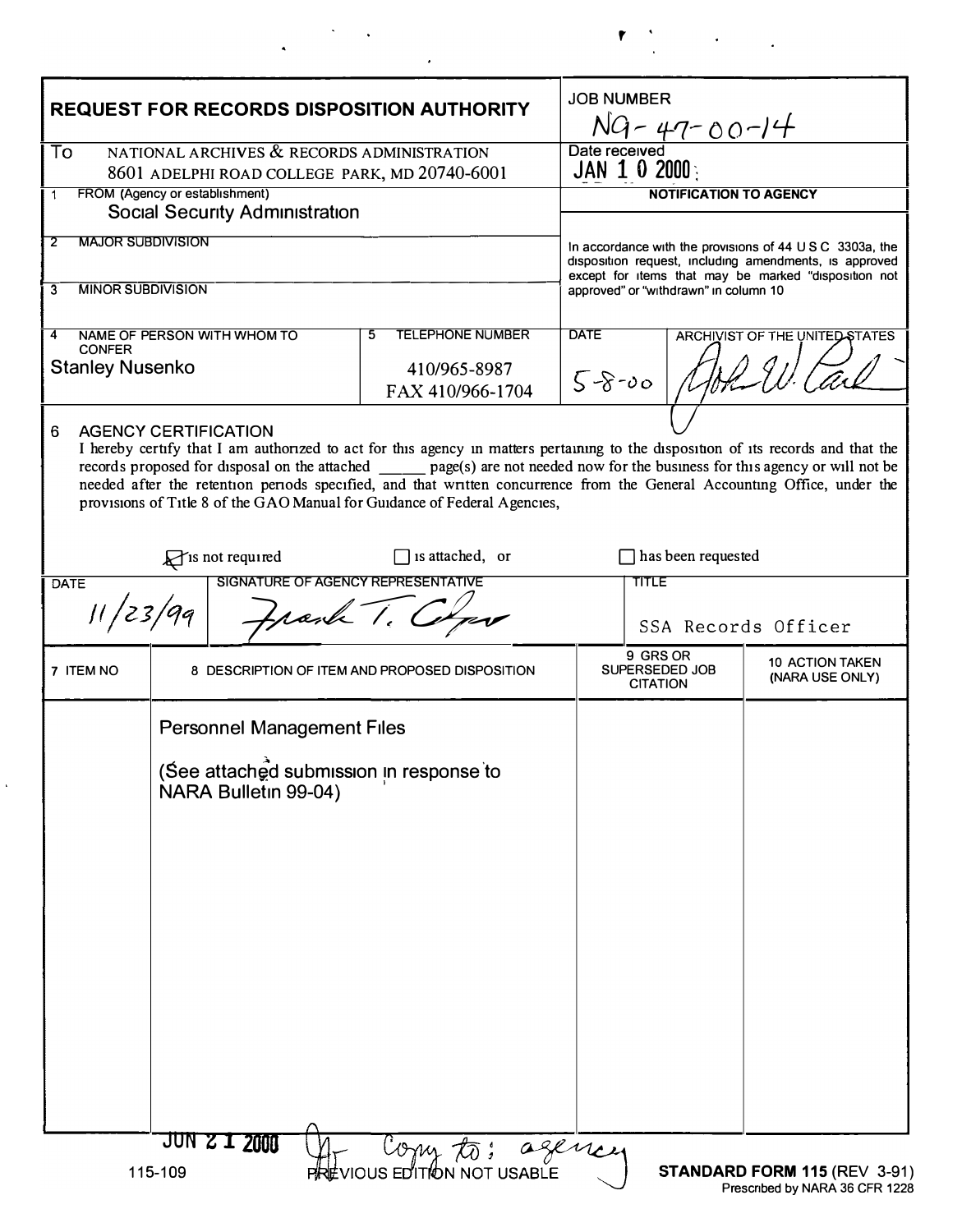## **MODEL II FINAL**

## OFFICE OF PUBLICATIONS AND LOGISTICS MANAGEMENT **SOCIAL SECURITY ADMINISTRATION**

## PERSONNEL MANAGEMENT FILES

a Electronic copies created on electronic mail and word processing systems for all series under the Personnel Management Files (PER) file code covered by NARA Disposition Job numbers

NC-47-75-20, NC-47-75-20 (I A), NC-47-75-20 (I A1), NC-47-80-4, NC-47-80-4 (1), NC-47-80-4 (2), NC1-47-79-7 (12), NC-47-75-20 (I E), NC-47-75-20 (II), NC-47-75-20 (II 1), NC-47-75-22 (I F), NC-47-75-20 (II B), NC-47-75-20 (II C), NC-47-75-20 (II D), NC-47-75-20 (II D 1), NC-47-75-20 (II D 2), NC-47-75-20 (II E), NC-47-75-20 (II F), NC-47-75-20 (II F 1), NC-47-75-20 (II F 2), NC-47-75-20 (II G), NC-47-75-20 (II H), NC-47-75-20 (II J), NC-47-75-20 (II J 1), NC-47-75-20 (II J 2), NC-47-75-20 (II K 1), NC-47-75-20 (II K 2), NC-47-75-20 (III), NC-47-75-20 (III B), NC-47-75-20 (III C), NC-47-75-20 (IV), NC-47-75-20 (IV A), NC-47-75-20 (IV B), NC-47-75-20 (IV C), NC-47-75-20 (IV D), NC-47-75-20 (IV E), NC-47-75-20 (IV F), NC-47-75-20 (VII), NC-47-75-20 (VII A), NC-47-75-20 (VII A 1) NC-47-75-20 (VII A 2), NC-47-75-20 (VII B), NC-47-75-20 (VII C), NC-47-75-20 (VII C 1), NC-47-75-20 (VII C 2), NC-47-75-20 (VII D), NC-47-75-20 (VII D 1), NC-47-75-20 (VII D 2), NC-47-75-20 (VII E), NC-47-75-20 (VII F), NC-47-75-20 (VII G), NC-47-75-20 (VII H),  $NC-47-75-20$  (IX A),  $NC-47-75-20$  (IX A 1),  $NC-47-75-20$  (IX A 2),  $NC-47-75-20$  (X),  $NC-47-75-20$  (X A),  $NC-47-75-20$  (X A 1),  $NC-47-75-20$  (X A 2),  $NC-47-75-20$  (X B),  $NC-47-75-20$  (X C),  $NC-47-75-20$  (X D),  $NC-47-75-20$  (X D 1),  $NC-47-75-20$  (X D 2),  $NC-47-75-20$  (X E),  $NC-47-75-20$  (X F),  $NC-47-75-20$  (X G),  $NC-47-75-20$  (X G 1), NC-47-75-20 (X G 2), NC-47-75-20 (XI), NC-47-75-20 (XI A 1), NC-47-75-20 (XI A 2), NC-47-75-20 (XI A 2 a), NC-47-75-20 (XI A 2 a (1), NC-47-75-20 (XI A 2 a (2), NC-47-75-20 (XI A 2 b), NC-47-75-20 (XI A 2 b (1), NC-47-75-20 (XIA 2 b(2)), NC-47-75-20 (XV E), NC-47-75-20 (XV E 1), NC-47-75-20 (XV E 2), NC-47-75-20 (XV C), NC-47-75-20 (XV C 1), NC-47-75-20 (XV C 2), NC-47-75-20 (XV D), NC-47-75-20 (XV D 1), NC-47-75-20 (XV D 2), NC-47-75-20 (XIII), NC-47-75-20 (XIII B), NC-47-76-12 (VI A), NC-47-76-12 (VI A 2), NC-47-76-12 (VI A 1), NC-47-76-12 (VI B), NC-47-76-12 (VI D), NC1-47-83-11 (1 A), NC1-47-83-11 (1 B), NC-47-76-12 (VI H), NC-47-76-12 (VI G), NC-47-76-12 (VI I), NC-47-76-12 (VI I 1), NC-47-76-12 (VI I 2), NC-47-76-13 (II), NC-47-76-13 (II A), NC-47-76-13 (II B), NC-47-76-13 (II C), NC1-47-77-5. NC1-47-79-7 (4), NC1-47-79-7 (4 a), NC1-47-79 (4 b), NC1-47-79 (4 C), NC-47-75-20 (XV), NC-47-75-20 (XV A), NC-47-75-20 (XV A 3a), NC-47-75-20 (XV B), NC-47-75-20 (XV B 1), NC-47-75-20 (XV B 2), NC-47-75-20 (XV B 3), NC-47-75-20 (XV B 4), NC1-47-76-6, NC1-47-76-(I), NC1-47-76-6 (II A), NC1-47-76-6 (II B), NC1-47-76-6 (VIII), NC-47-75-7 (V), NC-47-74-7 (V A 1), NC-47-74-7 (V A 2), NC-47-74-7 (V A 3), and NC1-47-81-9 (I H 3), except those listed under 15 (b)- 15 (c) on this  $SF-115$  (128 items, 128 temporary)

Disposition Delete after recordkeeping copy has been produced

b Electronic copies of Promotion Listings for all series under the PER file code covered by NARA Disposition Job NC-47-75-20 (II K) (1 item, 1 temporary)